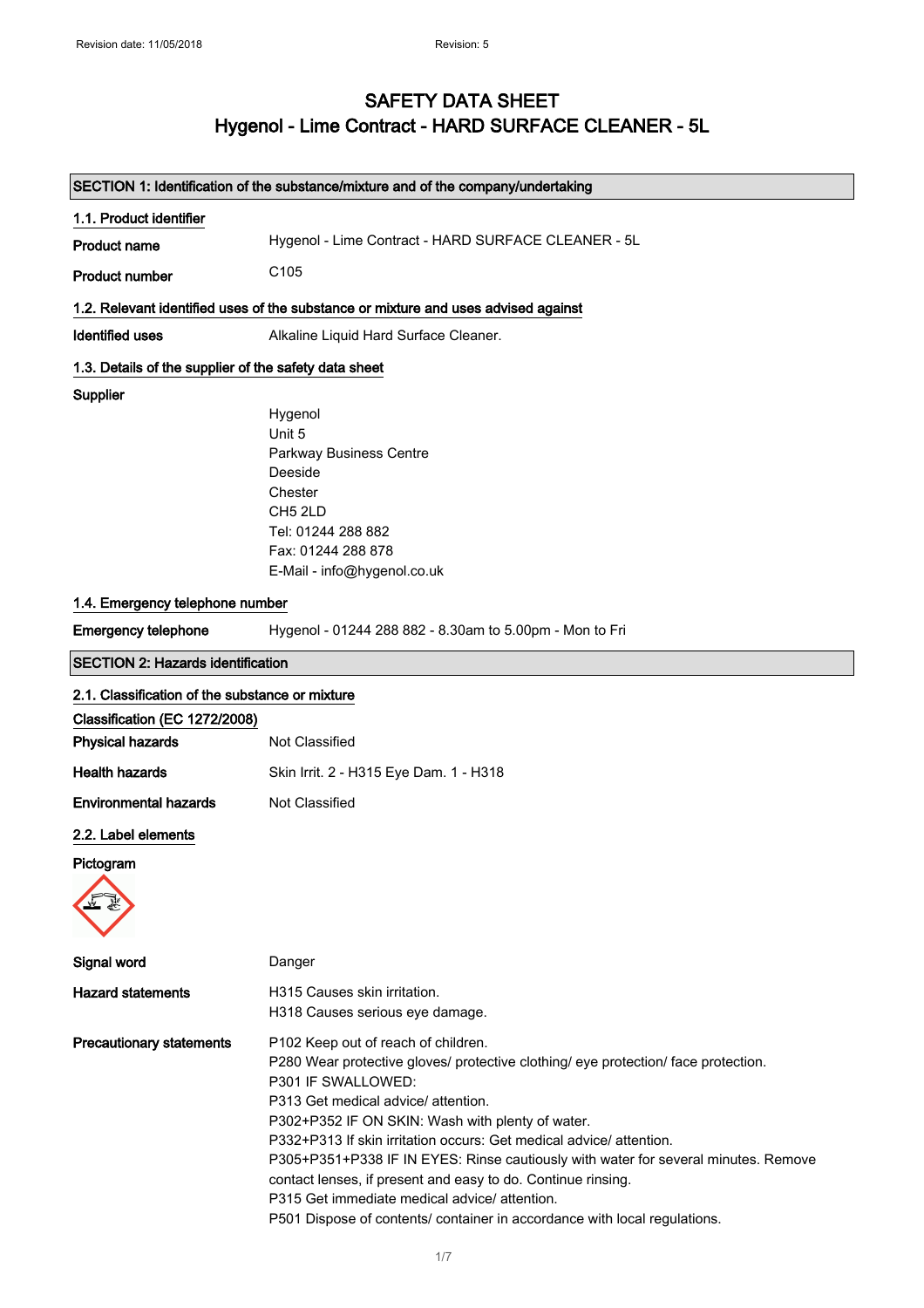Contains **Contains** ALCOHOL (C9-C11) ETHOXYLATE (6EO), COCAMIDOPROPYL BETAINE, 2-AMINOETHANOL

## 2.3. Other hazards

This product does not contain any substances classified as PBT or vPvB.

#### SECTION 3: Composition/information on ingredients

#### 3.2. Mixtures

### ALCOHOL (C9-C11) ETHOXYLATE (6EO) 1-3%

CAS number: 68439-46-3

Alternative CAS No 68439-45-2

#### Classification

Acute Tox. 4 - H302

| $ACUTE$ TOX. $4 - D30Z$<br>Eye Dam. 1 - H318                                                                                                                       |                      |                                                      |          |
|--------------------------------------------------------------------------------------------------------------------------------------------------------------------|----------------------|------------------------------------------------------|----------|
| <b>COCAMIDOPROPYL BETAINE</b>                                                                                                                                      |                      |                                                      | $1 - 3%$ |
| $CAS$ number: $-$                                                                                                                                                  | EC number: 931-296-8 | REACH registration number: 01-<br>2119488533-30-0001 |          |
| Spec Conc Limits :- Eye Dam. 1 (H318) >10%, Eye Irrit. 2 (H319) >4% <= 10%                                                                                         |                      |                                                      |          |
| Classification<br>Eye Dam. 1 - H318<br>Aquatic Chronic 3 - H412                                                                                                    |                      |                                                      |          |
| 2-AMINOETHANOL                                                                                                                                                     |                      |                                                      | $1 - 3%$ |
| CAS number: 141-43-5                                                                                                                                               | EC number: 205-483-3 | REACH registration number: 01-<br>2119486455-28      |          |
| Spec Conc Limits :- STOT SE 3 (H335) $\geq 5\%$                                                                                                                    |                      |                                                      |          |
| Classification<br>Acute Tox. 4 - H302<br><b>Acute Tox. 4 - H312</b><br>Acute Tox. 4 - H332<br>Skin Corr. 1B - H314<br>Eye Dam. 1 - H318<br><b>STOT SE 3 - H335</b> |                      |                                                      |          |

The Full Text for all R-Phrases and Hazard Statements are Displayed in Section 16.

### SECTION 4: First aid measures

#### 4.1. Description of first aid measures

| <b>Inhalation</b>   | Unlikely route of exposure as the product does not contain volatile substances. If spray/mist<br>has been inhaled, proceed as follows. Move affected person to fresh air and keep warm and<br>at rest in a position comfortable for breathing. |
|---------------------|------------------------------------------------------------------------------------------------------------------------------------------------------------------------------------------------------------------------------------------------|
| Ingestion           | Do not induce vomiting. Give plenty of water to drink. Get medical attention.                                                                                                                                                                  |
| <b>Skin contact</b> | Wash with plenty of water. Get medical attention if irritation persists after washing.                                                                                                                                                         |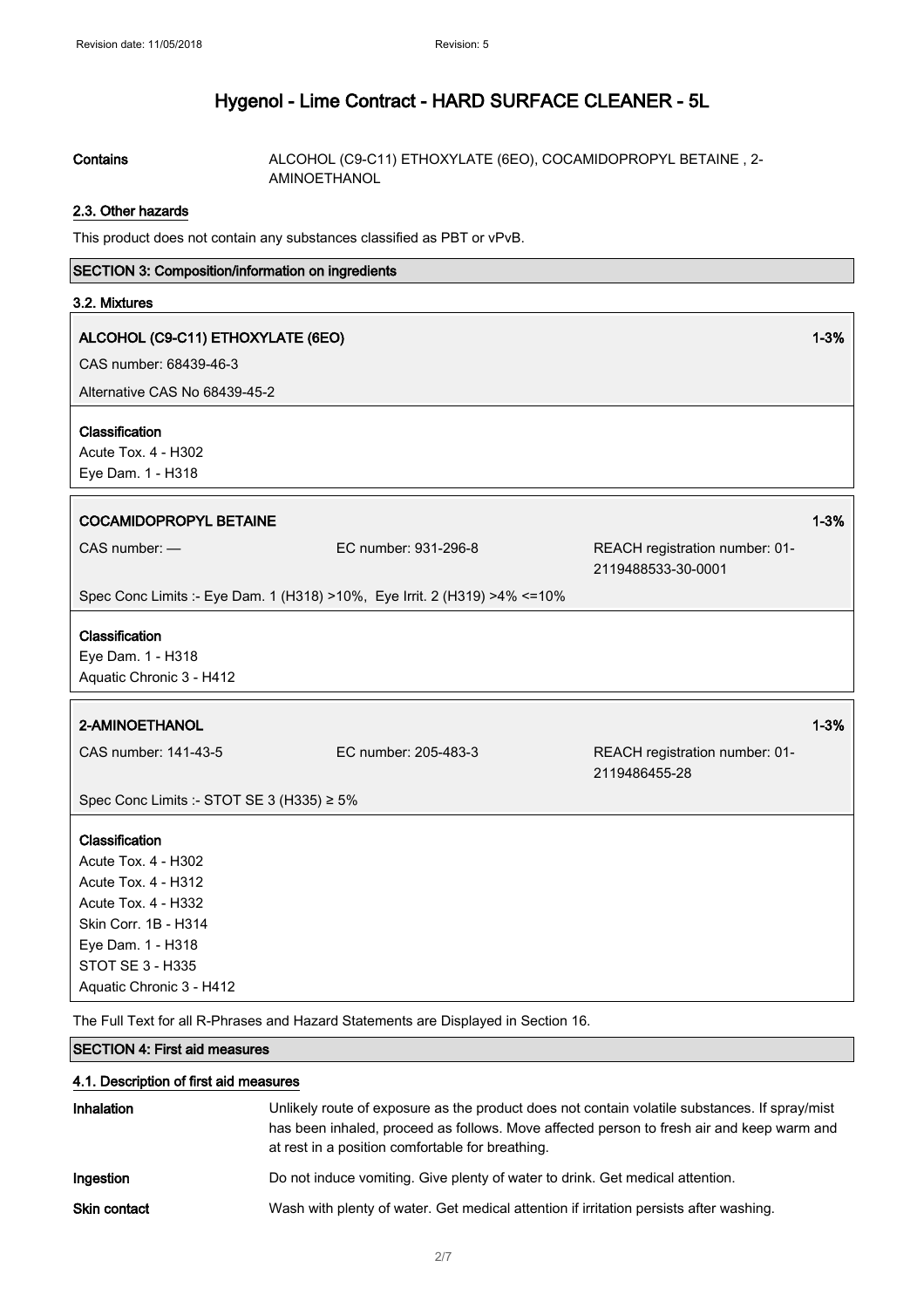| Eye contact                                                | Rinse immediately with plenty of water. Remove any contact lenses and open eyelids wide<br>apart. Continue to rinse. Get medical attention immediately.                                                                                      |  |
|------------------------------------------------------------|----------------------------------------------------------------------------------------------------------------------------------------------------------------------------------------------------------------------------------------------|--|
|                                                            | 4.2. Most important symptoms and effects, both acute and delayed                                                                                                                                                                             |  |
| <b>General information</b>                                 | The severity of the symptoms described will vary dependent on the concentration and the<br>length of exposure.                                                                                                                               |  |
| <b>Inhalation</b>                                          | Irritation of nose, throat and airway.                                                                                                                                                                                                       |  |
| Ingestion                                                  | May cause discomfort if swallowed.                                                                                                                                                                                                           |  |
| Skin contact                                               | Causes skin irritation. Prolonged and frequent contact may cause redness and irritation.                                                                                                                                                     |  |
| Eye contact                                                | Severe irritation, burning and tearing. Prolonged contact causes serious eye and tissue<br>damage.                                                                                                                                           |  |
|                                                            | 4.3. Indication of any immediate medical attention and special treatment needed                                                                                                                                                              |  |
| Notes for the doctor                                       | Treat symptomatically.                                                                                                                                                                                                                       |  |
| <b>SECTION 5: Firefighting measures</b>                    |                                                                                                                                                                                                                                              |  |
| 5.1. Extinguishing media                                   |                                                                                                                                                                                                                                              |  |
| Suitable extinguishing media                               | The product is not flammable. Use fire-extinguishing media suitable for the surrounding fire.                                                                                                                                                |  |
| 5.2. Special hazards arising from the substance or mixture |                                                                                                                                                                                                                                              |  |
| Specific hazards                                           | Thermal decomposition or combustion products may include the following substances:<br>Irritating gases or vapours.                                                                                                                           |  |
| 5.3. Advice for firefighters                               |                                                                                                                                                                                                                                              |  |
| Special protective equipment<br>for firefighters           | Wear positive-pressure self-contained breathing apparatus (SCBA) and appropriate protective<br>clothing.                                                                                                                                     |  |
| <b>SECTION 6: Accidental release measures</b>              |                                                                                                                                                                                                                                              |  |
|                                                            | 6.1. Personal precautions, protective equipment and emergency procedures                                                                                                                                                                     |  |
| <b>Personal precautions</b>                                | Wear protective clothing, gloves, eye and face protection. For personal protection, see<br>Section 8.                                                                                                                                        |  |
| 6.2. Environmental precautions                             |                                                                                                                                                                                                                                              |  |
| <b>Environmental precautions</b>                           | Spillages or uncontrolled discharges into watercourses must be reported immediately to the<br>Environmental Agency or other appropriate regulatory body.                                                                                     |  |
| 6.3. Methods and material for containment and cleaning up  |                                                                                                                                                                                                                                              |  |
| Methods for cleaning up                                    | Small Spillages: Flush away spillage with plenty of water. Large Spillages: Contain and<br>absorb spillage with sand, earth or other non-combustible material. Collect and place in<br>suitable waste disposal containers and seal securely. |  |
| 6.4. Reference to other sections                           |                                                                                                                                                                                                                                              |  |
| Reference to other sections                                | For personal protection, see Section 8.                                                                                                                                                                                                      |  |
| <b>SECTION 7: Handling and storage</b>                     |                                                                                                                                                                                                                                              |  |
| 7.1. Precautions for safe handling                         |                                                                                                                                                                                                                                              |  |
| Usage precautions                                          | Wear protective clothing, gloves, eye and face protection.                                                                                                                                                                                   |  |

# 7.2. Conditions for safe storage, including any incompatibilities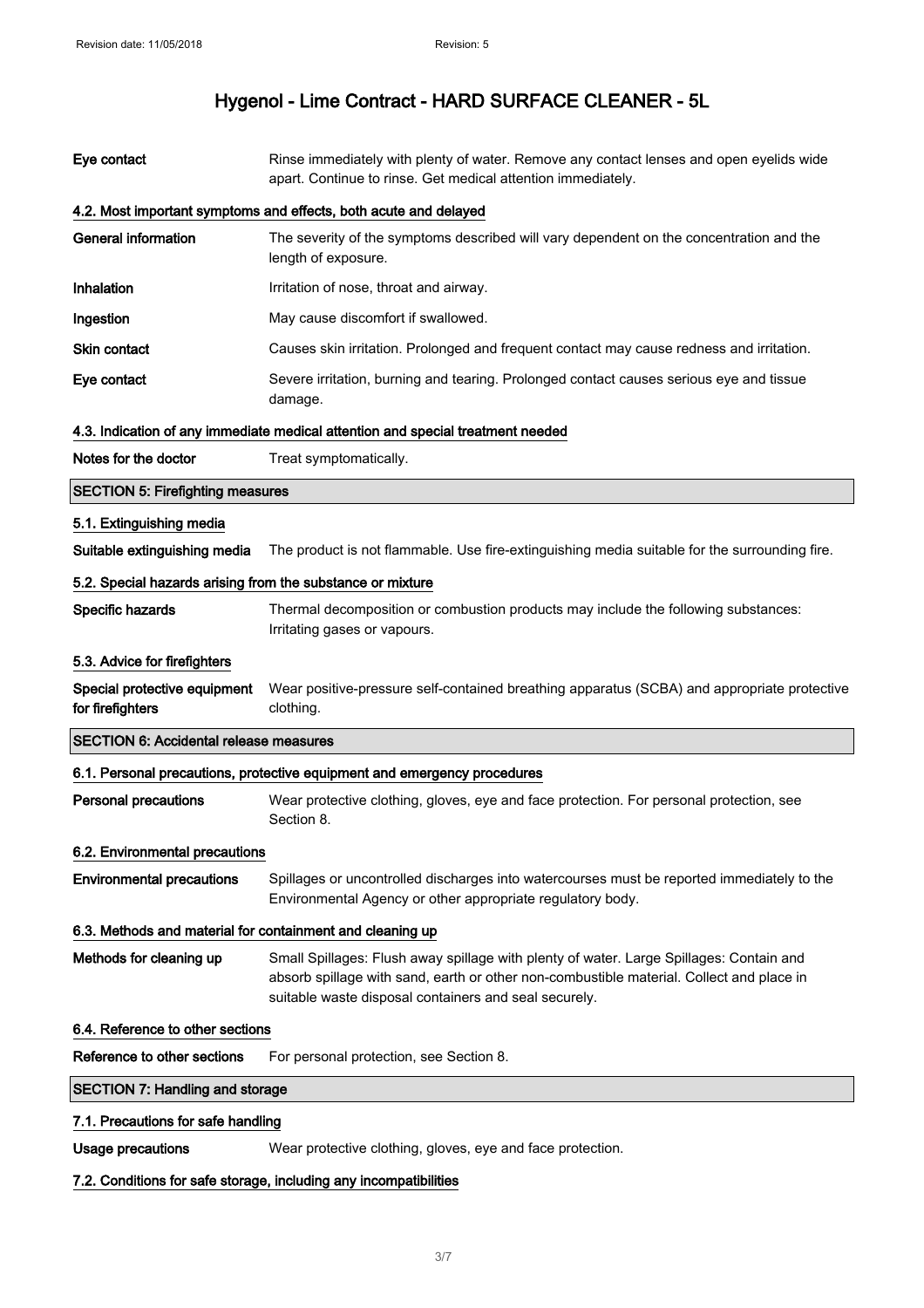| Storage precautions      | Keep only in the original container in a cool, well-ventilated place. Store away from the<br>following materials: Oxidising materials. |
|--------------------------|----------------------------------------------------------------------------------------------------------------------------------------|
| 7.3. Specific end use(s) |                                                                                                                                        |
| Specific end use(s)      | The identified uses for this product are detailed in Section 1.2.                                                                      |
| Usage description        | See Product Information Sheet & Label for detailed use of this product.                                                                |

## SECTION 8: Exposure Controls/personal protection

#### 8.1. Control parameters

#### Occupational exposure limits

#### 2-AMINOETHANOL

Long-term exposure limit (8-hour TWA): WEL 1 ppm 2.5 mg/m<sup>3</sup> Short-term exposure limit (15-minute): WEL 3 ppm 7.6 mg/m<sup>3</sup> Sk WEL = Workplace Exposure Limit

Sk = Can be absorbed through the skin.

#### 8.2. Exposure controls

#### Protective equipment



| Appropriate engineering<br>controls | Not relevant.                                                         |
|-------------------------------------|-----------------------------------------------------------------------|
| Eye/face protection                 | Wear eye protection.                                                  |
| Hand protection                     | Wear protective gloves. (Household rubber gloves.)                    |
| Other skin and body<br>protection   | Wear appropriate clothing to prevent any possibility of skin contact. |
| Respiratory protection              | Respiratory protection not required.                                  |
|                                     |                                                                       |

## SECTION 9: Physical and Chemical Properties

### 9.1. Information on basic physical and chemical properties

| Appearance                      | Clear liquid.                     |
|---------------------------------|-----------------------------------|
| Colour                          | Yellow.                           |
| Odour                           | Citrus.                           |
| рH                              | pH (concentrated solution): 10.60 |
| Melting point                   | -1°C                              |
| Initial boiling point and range | 101°C @ 760 mm Hg                 |
| Flash point                     | Boils without flashing.           |
| <b>Relative density</b>         | 1.006 @ 20 $^{\circ}$ C           |
| Solubility(ies)                 | Soluble in water.                 |
| 9.2. Other information          |                                   |
| Other information               | None.                             |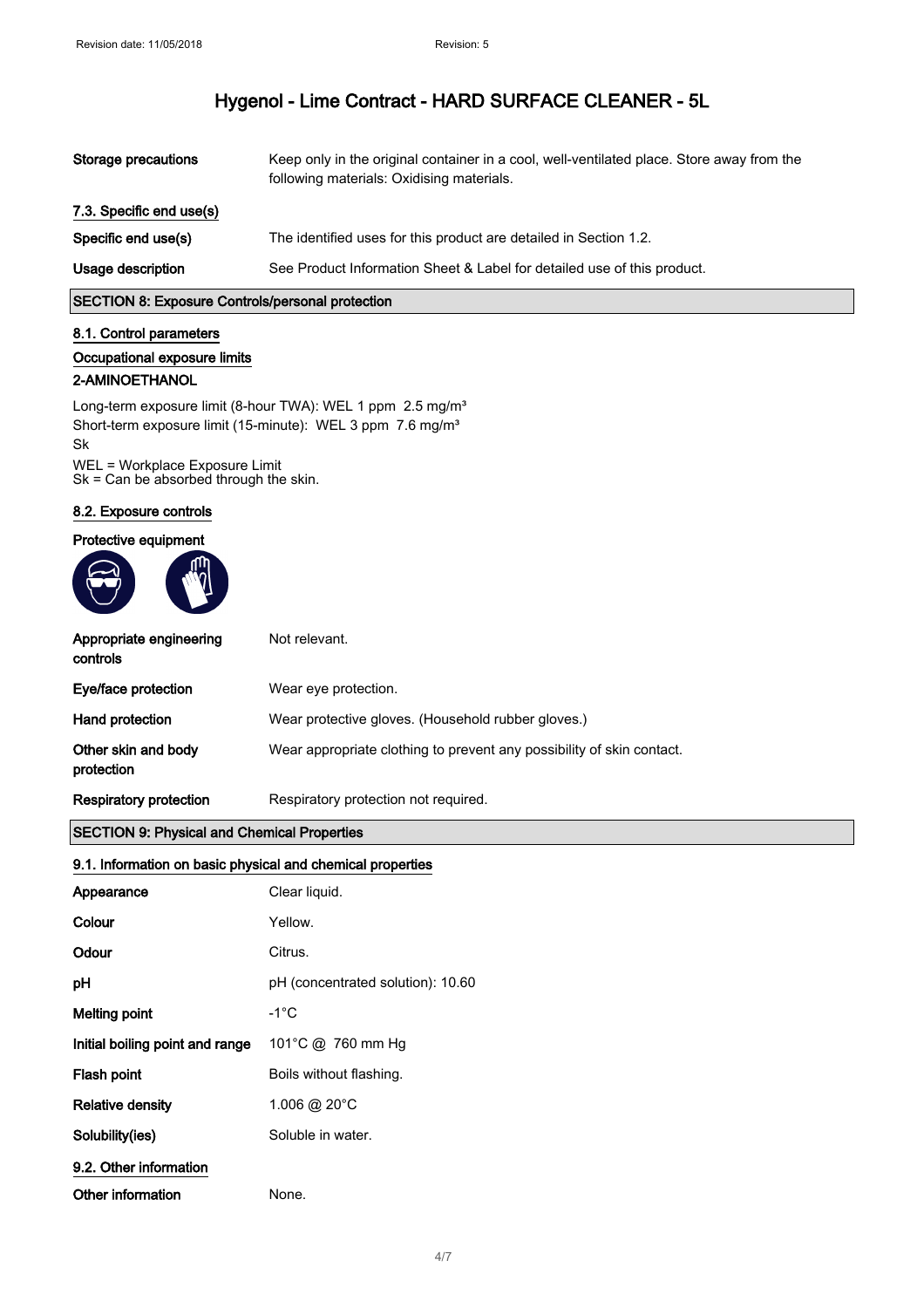| <b>SECTION 10: Stability and reactivity</b>                 |                                                                                                                                                                                                                                                                                          |  |
|-------------------------------------------------------------|------------------------------------------------------------------------------------------------------------------------------------------------------------------------------------------------------------------------------------------------------------------------------------------|--|
| 10.1. Reactivity                                            |                                                                                                                                                                                                                                                                                          |  |
| Reactivity                                                  | There are no known reactivity hazards associated with this product.                                                                                                                                                                                                                      |  |
| 10.2. Chemical stability                                    |                                                                                                                                                                                                                                                                                          |  |
| <b>Stability</b>                                            | No particular stability concerns.                                                                                                                                                                                                                                                        |  |
| 10.3. Possibility of hazardous reactions                    |                                                                                                                                                                                                                                                                                          |  |
| Possibility of hazardous<br>reactions                       | See sections 10.1, 10.4 & 10.5                                                                                                                                                                                                                                                           |  |
| 10.4. Conditions to avoid                                   |                                                                                                                                                                                                                                                                                          |  |
| <b>Conditions to avoid</b>                                  | There are no known conditions that are likely to result in a hazardous situation.                                                                                                                                                                                                        |  |
| 10.5. Incompatible materials                                |                                                                                                                                                                                                                                                                                          |  |
| Materials to avoid                                          | No specific material or group of materials is likely to react with the product to produce a<br>hazardous situation.                                                                                                                                                                      |  |
| 10.6. Hazardous decomposition products                      |                                                                                                                                                                                                                                                                                          |  |
| Hazardous decomposition<br>products                         | No known hazardous decomposition products.                                                                                                                                                                                                                                               |  |
| <b>SECTION 11: Toxicological information</b>                |                                                                                                                                                                                                                                                                                          |  |
| 11.1. Information on toxicological effects                  |                                                                                                                                                                                                                                                                                          |  |
| <b>Toxicological effects</b>                                | We have not carried out any animal testing for this product. Any ATE figures quoted below are<br>from Toxicity Classifications that have been carried out using ATE (Acute Toxicity Estimate)<br>Calculation Method using LD50 or ATE figures provided by the Raw Material Manufacturer. |  |
| Other health effects                                        | Low oral toxicity, but ingestion may cause irritation of the gastro-intestinal tract.                                                                                                                                                                                                    |  |
| Acute toxicity - oral<br>Notes (oral LD <sub>50</sub> )     | Based on available data the classification criteria are not met.                                                                                                                                                                                                                         |  |
| ATE oral (mg/kg)                                            | 35,358.41                                                                                                                                                                                                                                                                                |  |
| Acute toxicity - dermal<br>Notes (dermal LD <sub>50</sub> ) | Based on available data the classification criteria are not met.                                                                                                                                                                                                                         |  |
| ATE dermal (mg/kg)                                          | 140,646.98                                                                                                                                                                                                                                                                               |  |
| Acute toxicity - inhalation                                 |                                                                                                                                                                                                                                                                                          |  |
| Notes (inhalation LC <sub>50</sub> )                        | Based on available data the classification criteria are not met.                                                                                                                                                                                                                         |  |
| ATE inhalation (vapours mg/l)                               | 1,406.47                                                                                                                                                                                                                                                                                 |  |
| <b>SECTION 12: Ecological Information</b>                   |                                                                                                                                                                                                                                                                                          |  |
| Ecotoxicity                                                 | Not regarded as dangerous for the environment.                                                                                                                                                                                                                                           |  |
| 12.1. Toxicity                                              |                                                                                                                                                                                                                                                                                          |  |
| <b>Toxicity</b>                                             | We have not carried out any Aquatic testing, therefore we have no Aquatic Toxicity Data<br>specifically for this product. The Aquatic Toxicity Data, where provided by the raw material<br>manufacturer for ingredients with aquatic toxicity, can be made available on request.         |  |

### 12.2. Persistence and degradability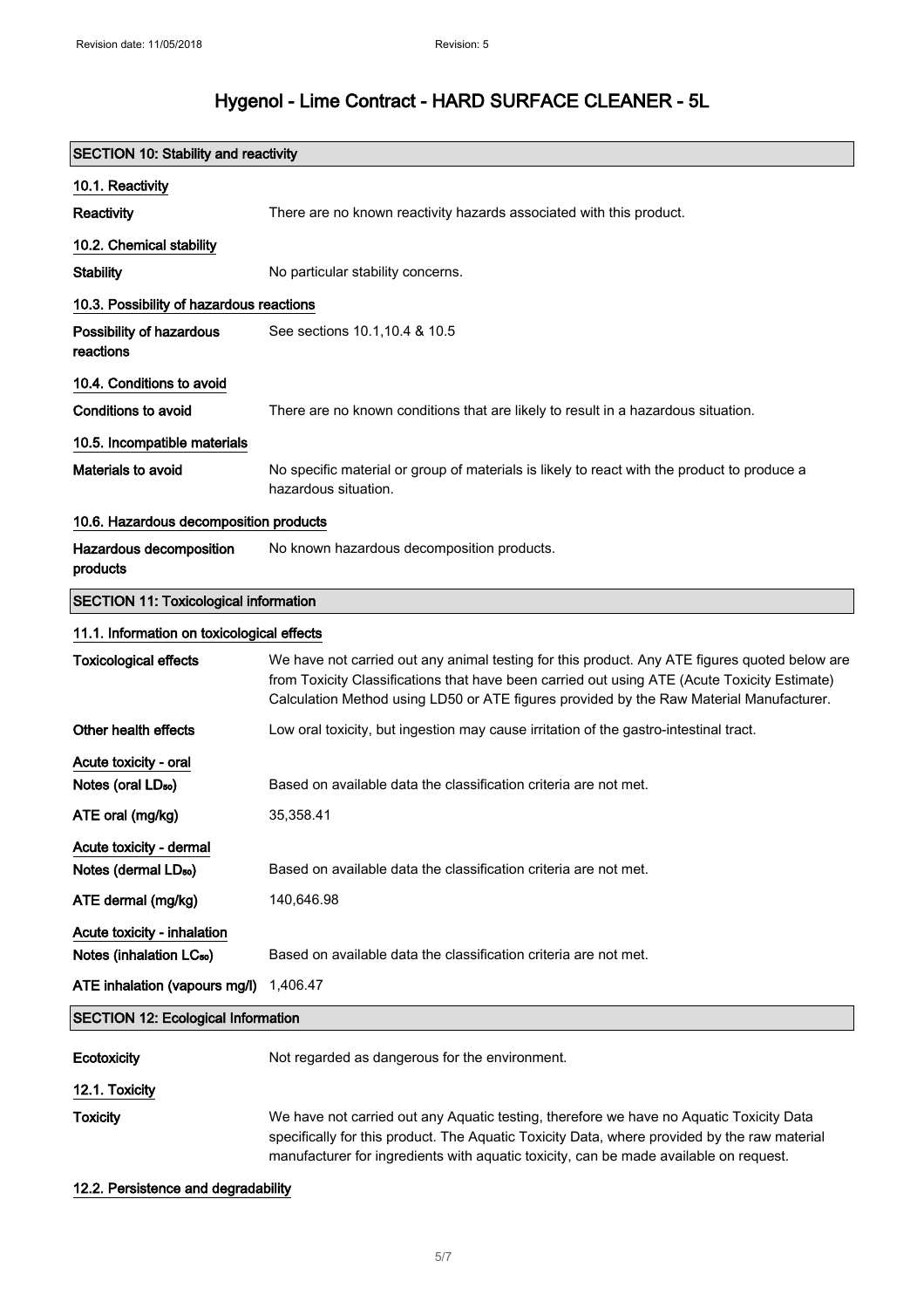|                                                                          | Persistence and degradability The surfactant(s) contained in this product complies(comply) with the biodegradability criteria<br>as laid down in Regulation (EC) No. 648/2004 on detergents.                                                                                                                                                                                                                                                                       |  |
|--------------------------------------------------------------------------|--------------------------------------------------------------------------------------------------------------------------------------------------------------------------------------------------------------------------------------------------------------------------------------------------------------------------------------------------------------------------------------------------------------------------------------------------------------------|--|
| 12.3. Bioaccumulative potential                                          |                                                                                                                                                                                                                                                                                                                                                                                                                                                                    |  |
| <b>Bioaccumulative potential</b>                                         | The product does not contain any substances expected to be bioaccumulating.                                                                                                                                                                                                                                                                                                                                                                                        |  |
| 12.4. Mobility in soil                                                   |                                                                                                                                                                                                                                                                                                                                                                                                                                                                    |  |
| <b>Mobility</b>                                                          | Not known.                                                                                                                                                                                                                                                                                                                                                                                                                                                         |  |
| 12.5. Results of PBT and vPvB assessment                                 |                                                                                                                                                                                                                                                                                                                                                                                                                                                                    |  |
| Results of PBT and vPvB<br>assessment                                    | This product does not contain any substances classified as PBT or vPvB.                                                                                                                                                                                                                                                                                                                                                                                            |  |
| 12.6. Other adverse effects                                              |                                                                                                                                                                                                                                                                                                                                                                                                                                                                    |  |
| Other adverse effects                                                    | Not known.                                                                                                                                                                                                                                                                                                                                                                                                                                                         |  |
| <b>SECTION 13: Disposal considerations</b>                               |                                                                                                                                                                                                                                                                                                                                                                                                                                                                    |  |
| 13.1. Waste treatment methods                                            |                                                                                                                                                                                                                                                                                                                                                                                                                                                                    |  |
| <b>Disposal methods</b>                                                  | Discharge used solutions to drain. Small amounts (less than 5 Litres) of unwanted product<br>may be flushed with water to sewer. Larger volumes must be sent for disposal by approved<br>waste contractor. Rinse out empty container with water and consign to normal waste.                                                                                                                                                                                       |  |
| <b>SECTION 14: Transport information</b>                                 |                                                                                                                                                                                                                                                                                                                                                                                                                                                                    |  |
| General                                                                  | Not classified for Transport.                                                                                                                                                                                                                                                                                                                                                                                                                                      |  |
| 14.1. UN number                                                          |                                                                                                                                                                                                                                                                                                                                                                                                                                                                    |  |
| 14.2. UN proper shipping name                                            |                                                                                                                                                                                                                                                                                                                                                                                                                                                                    |  |
| 14.3. Transport hazard class(es)                                         |                                                                                                                                                                                                                                                                                                                                                                                                                                                                    |  |
| 14.4. Packing group                                                      |                                                                                                                                                                                                                                                                                                                                                                                                                                                                    |  |
| 14.5. Environmental hazards                                              |                                                                                                                                                                                                                                                                                                                                                                                                                                                                    |  |
| 14.6. Special precautions for user                                       |                                                                                                                                                                                                                                                                                                                                                                                                                                                                    |  |
| 14.7. Transport in bulk according to Annex II of MARPOL and the IBC Code |                                                                                                                                                                                                                                                                                                                                                                                                                                                                    |  |
| <b>SECTION 15: Regulatory information</b>                                |                                                                                                                                                                                                                                                                                                                                                                                                                                                                    |  |
|                                                                          | 15.1. Safety, health and environmental regulations/legislation specific for the substance or mixture                                                                                                                                                                                                                                                                                                                                                               |  |
| <b>EU</b> legislation                                                    | Safety Data Sheet prepared in accordance with REACH Commission Regulation (EU) No<br>2015/830 (which amends Regulation (EC) No 453/2010 & 1907/2006).<br>The product is as classified under GHS/CLP- Regulation (EC) No 1272/2008 classification,<br>labelling & packaging of substances & mixtures.<br>Ingredients are listed with classification under GHS/CLP - Regulation (EC) No 1272/2008<br>classification, labelling & packaging of substances & mixtures. |  |
| 15.2. Chemical safety assessment                                         |                                                                                                                                                                                                                                                                                                                                                                                                                                                                    |  |

No chemical safety assessment has been carried out as not applicable as this product is a mixture.

## SECTION 16: Other information